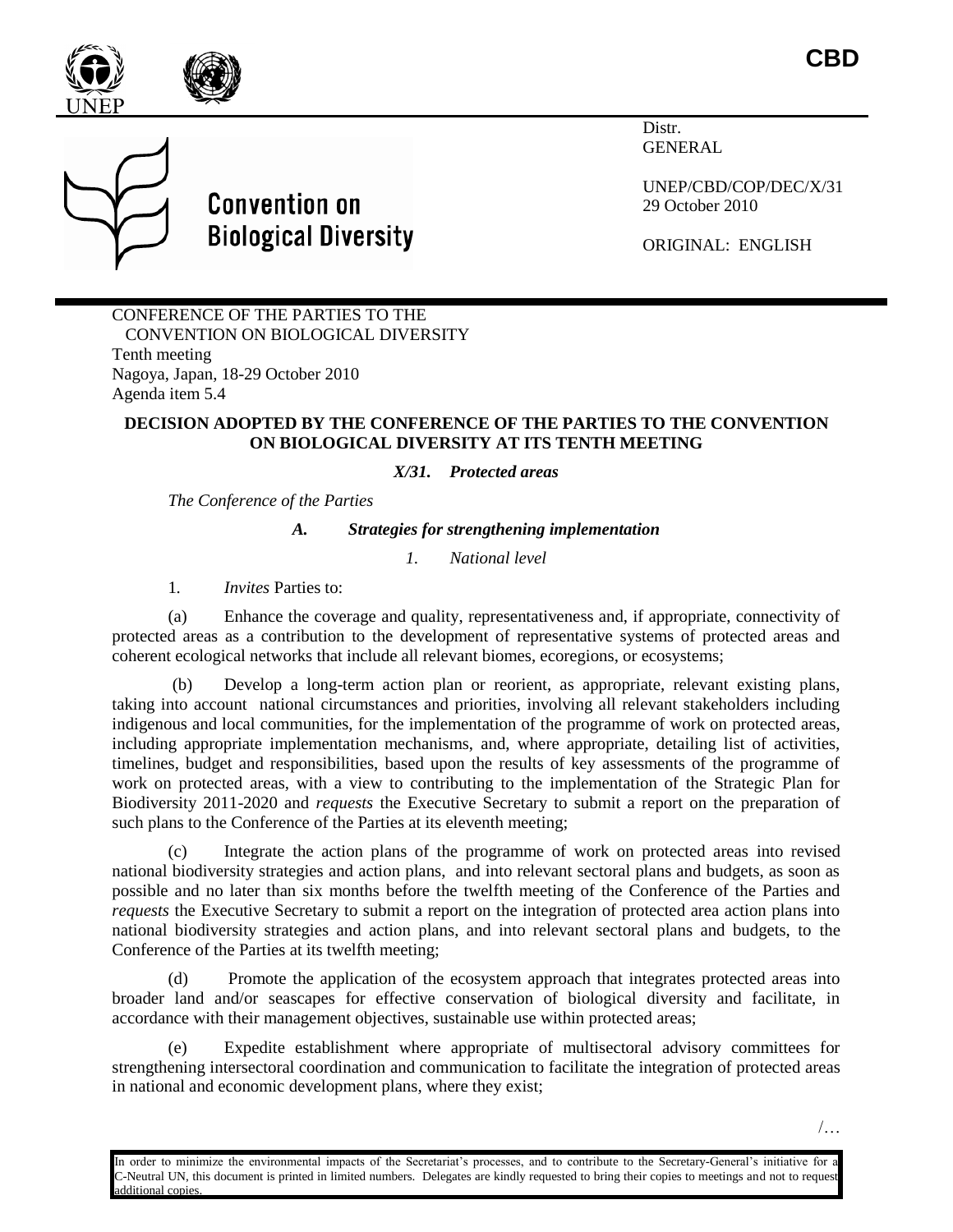(f) Increase awareness of the programme of work on protected areas especially among decision-makers, in the context of communication, education and public awareness;

(g) Carry out communication plans to promote information sharing on, and the understanding of, the importance of protected areas so as to increase support for them among decision-makers and stakeholders of key sectors at all levels of government, community and non-governmental organizations on the benefits of protected areas to national and subnational economies, securing ecosystem services, public health, maintenance of cultural values, sustainable development and climate-change adaptation and mitigation;

(h) Consider standard criteria for the identification of sites of global biodiversity conservation significance, when developing protected-area systems drawing on the IUCN Red List of Threatened Species, established criteria in other relevant processes including those of the UNESCO Man and Biosphere Programme, the World Heritage Convention, the Ramsar Convention on Wetlands, threatened ecosystem assessments, gap analysis, Key Biodiversity Areas and Important Bird Areas, and other relevant information;

(i) Take note as appropriate of the United Nations Declaration on the Rights of Indigenous Peoples<sup>1</sup> in the further implementation of the programme of work on protected areas;

2. *Invites* Parties, other Governments and relevant organizations to develop and implement research and monitoring programmes for conservation and, in accordance with their management objectives, sustainable use within protected areas at any relevant scale as well as assess the efficiency and effectiveness of various kinds and categories of protected areas complying with the three objectives of the Convention;

# *2. Regional level*

3. Notes progress in regional initiatives<sup>2</sup> and *invites* Parties to foster the formation of such initiatives and formulate regional action plans, where appropriate through national focal points for the programme of work on protected areas in collaboration with the IUCN World Commission on Protected Areas and other conservation organizations, based on country action plans for implementation of the programme of work on protected areas and other relevant programmes of work, and through regional technical support networks, to coordinate funding, technical support, exchange of experiences and capacity-building for implementing the programme of work on protected areas;

4. *Invites* countries in a position to do so, non-governmental organizations and other funding organizations to support regional initiatives, related to protected areas and in particular marine protected areas;

5. *Invites* Parties to actively explore the potentially suitable areas for transboundary protected-area cooperation and by effective means to create an enabling environment for transboundary cooperation in regards to planning and management practices, connectivity as well as to development across national borders;

6. *Encourages* Parties to use existing guidelines, best practices and tools and, as appropriate, develop regional guidelines, best practices and tools, to improve the effectiveness of transboundary protected-area cooperation, as well as to explore the ways and means to evaluate the quality of such cooperation;

l

General Assembly resolution 61/295 of 13 September 2007, annex.

 $2^2$  Such as the Micronesian Challenge, the Caribbean Challenge, marine conventions, the Dinaric Arc Initiative, the Amazonian Initiative, the Coral Triangle Initiative, the Natura 2000 and Emerald Networks, the Alpine Convention and the Carpathian Network of Protected Areas, the Trans Frontier Conservation Areas Intiative in Southern Africa, the Barents Protected Areas Network (BPAN) in the Barents Euro Arctic Region, *Le Réseau des Aires Protégées d*'*Afrique Centrale* (RAPAC), the Economic Community of West African States (ECOWAS), *Réseau des aires protégées d'Afrique de l'Ouest* (RAPAO),,*Programme d'Actions Prioritaires pour les Aires Protégées en Méditerranée* and the Tropical Eastern Pacfic Marine Corridor.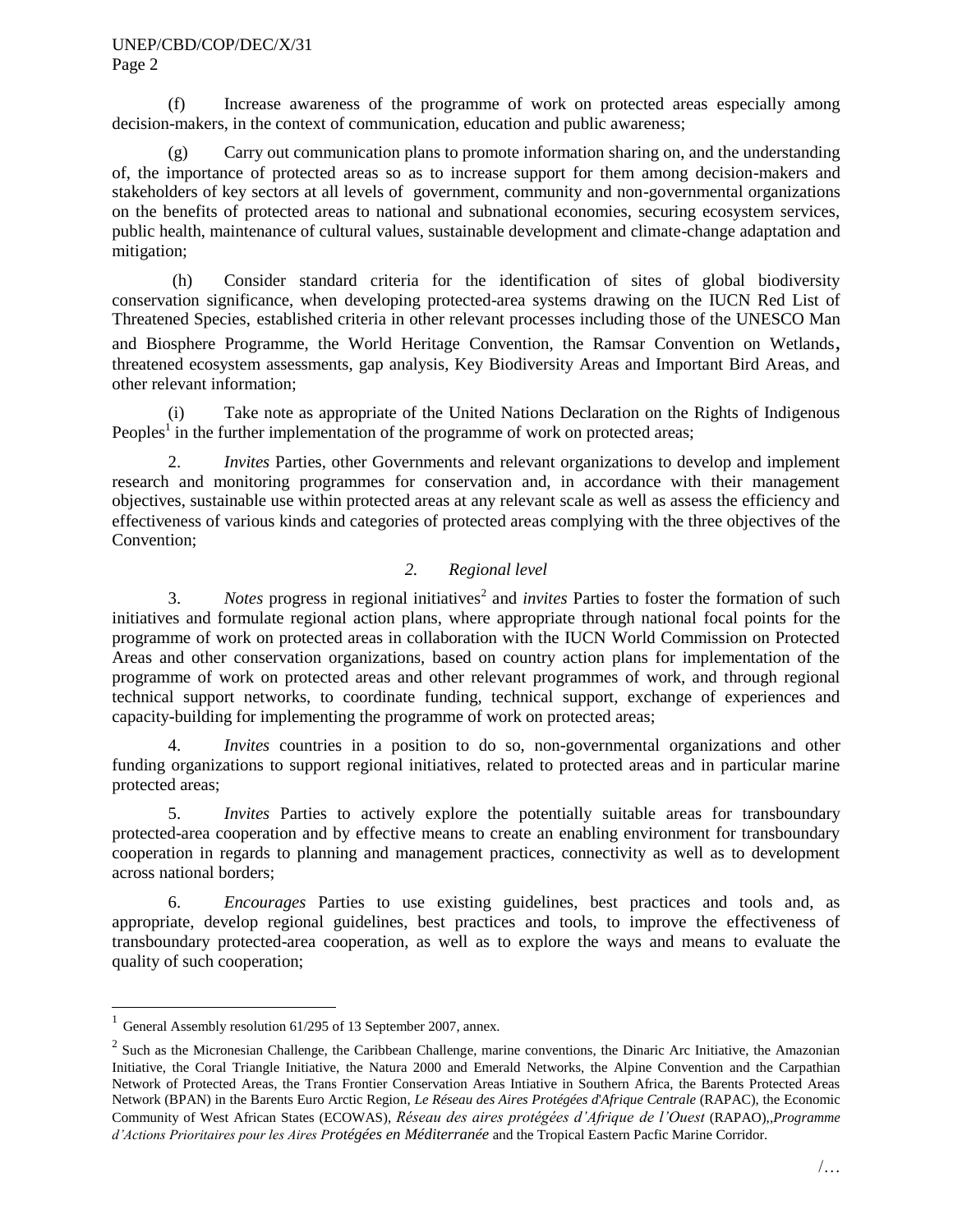# *3. Global level*

7. *Requests* the Executive Secretary, subject to available funds, to:

(a) Continue to hold regional and subregional capacity-building workshops, with special attention to element 2 (Governance, participation, equity and benefit-sharing) of the programme of work, and other identified priorities with specific timetables for planning and funding, developing cooperation with regional and subregional convention agreements, the IUCN World Commission on Protected Areas, technical networks and other partners;

(b) Provide additional technical support through the development of toolkits, best practices, and guidelines on themes of the programme of work on protected areas in collaboration with Parties partners and international organizations, in particular techniques and instruments to assess and communicate values of ecosystem services and cost benefits, planning and institutional strengthening of protected area systems, improving protected area coverage of under-represented ecoregions, biomes, and ecosystems, and implementing element 2 of the programme of work on protected areas;

(c) Increase awareness of the benefits resulting from the implementation of the programme of work on protected areas to health, water, fisheries, industry, tourism and other sectors, the importance of ecosystem services provided by protected areas, for the achievement of climate change adaptation and mitigation and the Millennium Development Goals including poverty alleviation, by holding workshops to bring key actors from these sectors to discuss ways of collaborating to promote the implementation of the programme of work on protected areas in order to reach mutual benefits;

(d) Support the global Friends of the Programme of Work on Protected Areas network including through the involvement of, among other actors, indigenous and local communities, relevant international organizations and technical networks;

(e) Support coordination and communication to strengthen synergies with regional conventions and global conventions as well as national policies and strategies in the implementation of the programme of work on protected areas;

8. *Invites* the IUCN World Commission on Protected Areas, and other relevant organizations to develop technical guidance on ecological restoration, monitoring and evaluation of the status of biodiversity in protected areas, governance of protected areas, connectivity, representativity with a regional approach, management effectiveness, conservation corridors, and adaptation to and mitigation of climate change;

## *B. Issues that need greater attention*

# *1. Sustainable finance*

9. *Recalling* paragraph 1 of its decision IX/18 B, *further urges* Parties, in particular developed country Parties, and *invites* other Governments and international financial institutions including the Global Environment Facility, the regional development banks, and other multilateral financial institutions to provide the adequate, predictable and timely financial support, to developing country Parties, in particular the least developed countries and small island developing States, as well as countries with economies in transition, to enable the full implementation of the programme of work on protected areas;

10*. Invites* Parties to:

(a) Develop and implement sustainable finance plans in accordance with national legislation and systems, for protected-area systems by 2012 and support individual protected areas, based on realistic needs assessments and a diversified portfolio of traditional and innovative financial mechanisms, such as, *inter alia*, payments for ecosystem services, as appropriate;

(b) Timely and appropriately use the protected-area biodiversity allocations of the fifth replenishment period of the Global Environment Facility, as well as bilateral, multilateral and other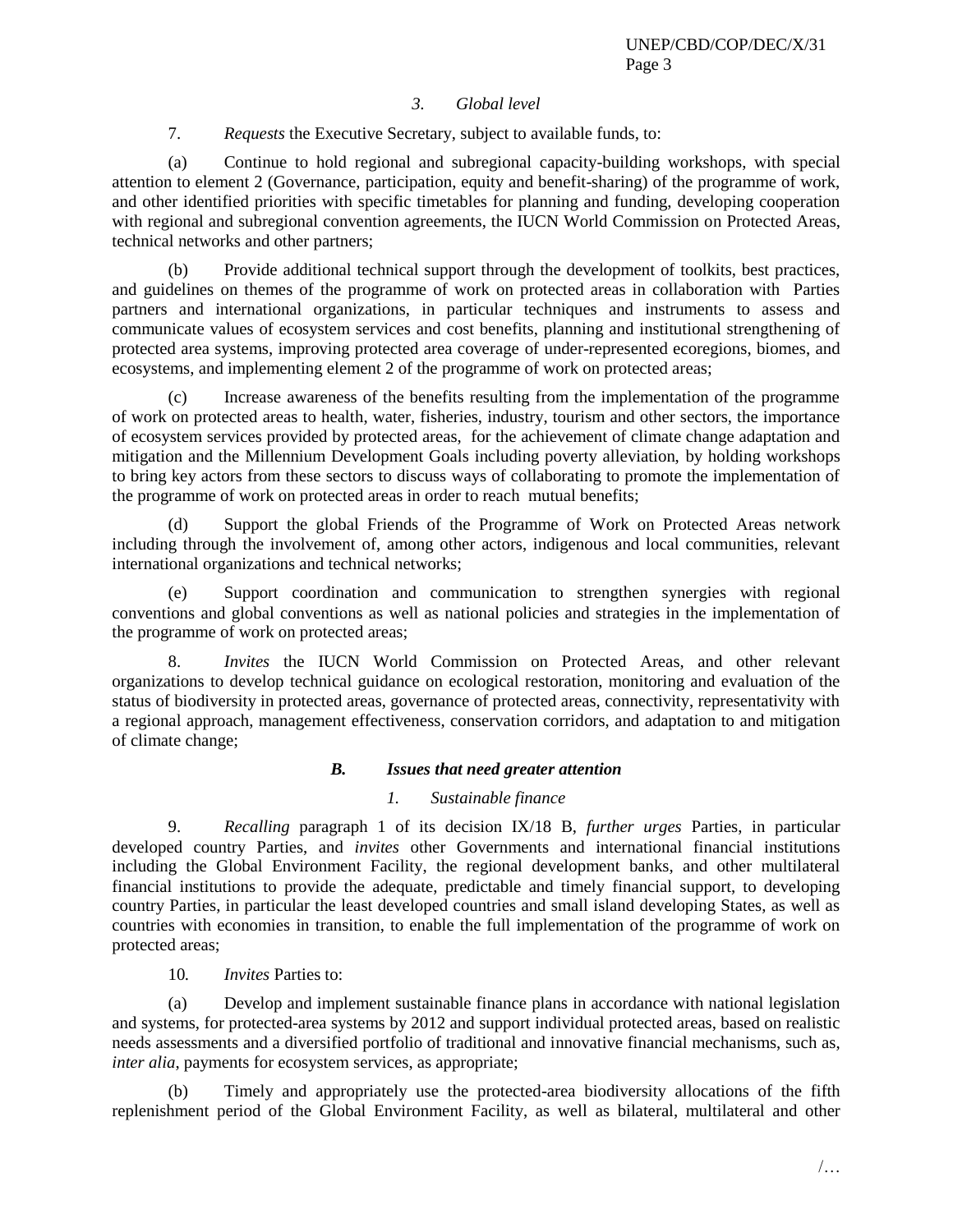### UNEP/CBD/COP/DEC/X/31 Page 4

financial support relevant for protected areas using their action plan for implementing the programme of work on protected areas as the basis for accessing funds;

(c) Develop and implement additional means and methods of generating and allocating finance, *inter alia*, on the basis of a stronger valuation of ecosystem services, taking into account the findings of The Economics of Ecosystems and Biodiversity study, as appropriate;

11. *Encourages* developing country Parties, in particular the least developed countries and small island developing States, as well as countries with economies in transition, to express their protected area system-wide and project-funding needs based on their national biodiversity strategies and action plans and action plans for the programme of work on protected areas, including through the LifeWeb Initiative and *urges* donors and countries in a position to do so to support funding needs, taking into account the Paris Declaration on Aid Effectiveness;

12. *Encourages* donors, Parties and countries in a position to do so, subject to available funding, to hold subregional and national donor roundtable meetings to support mobilization of funding for implementing the programme of work on protected areas involving relevant funding institutions in collaboration with the LifeWeb Initiative if desired;

13. *Urges* the Global Environment Facility and its Implementing Agencies to streamline their delivery for expeditious and proportionate disbursement and to align the projects to national action plans for the programme of work on protected areas for appropriate, focused, sufficient and harmonious interventions and continuity of projects;

# *2. Climate change*

14. *Invites* Parties to:

l

(a) Achieve target 1.2 of the programme of work on protected areas by 2015, through concerted efforts to integrate protected areas into wider landscapes and seascapes and sectors, including through the use of connectivity measures such as the development of ecological networks<sup>3</sup> and ecological corridors, and the restoration of degraded habitats and landscapes in order to address climate-change impacts and increase resilience to climate change;

(b) Enhance scientific knowledge and the use of the ecosystem approach as well as traditional and indigenous knowledge to support the development of adaptive management plans and to improve management effectiveness of protected areas for addressing impacts from climate change on biodiversity;

(c) Evaluate, recognize and communicate the value and the benefits of comprehensive, effectively managed and ecologically representative protected-area systems in climate-change adaptation and mitigation;

(d) Identify areas that are important for both biodiversity conservation and for climate-change mitigation and/or adaptation, including carbon sequestration and maintenance of carbon stocks, and where appropriate protect, restore and effectively manage and/or include them in the protected areas systems with the aim to increase co-benefits for biodiversity, for addressing climate change and human well-being, while recognizing that biodiversity conservation remains the primary objective of protected areas;

(e) Support and finance the conservation and management of naturally functioning ecosystems and in particular, protected-area systems in contributing to carbon sequestration and maintenance of carbon stocks as well as to ecosystem-based approaches to adaptation to climate change, while recognizing that biodiversity conservation remains the primary objective, and to link improved design and management approaches for comprehensive and integrated protected area systems (including

 $3 \text{ In the context of this programme of work, a generic term used in some countries and regions, as appropriate, to encompass the$ application of the ecosystem approach that integrates protected areas into broader land- and/or seascapes for effective conservation of biodiversity and sustainable use.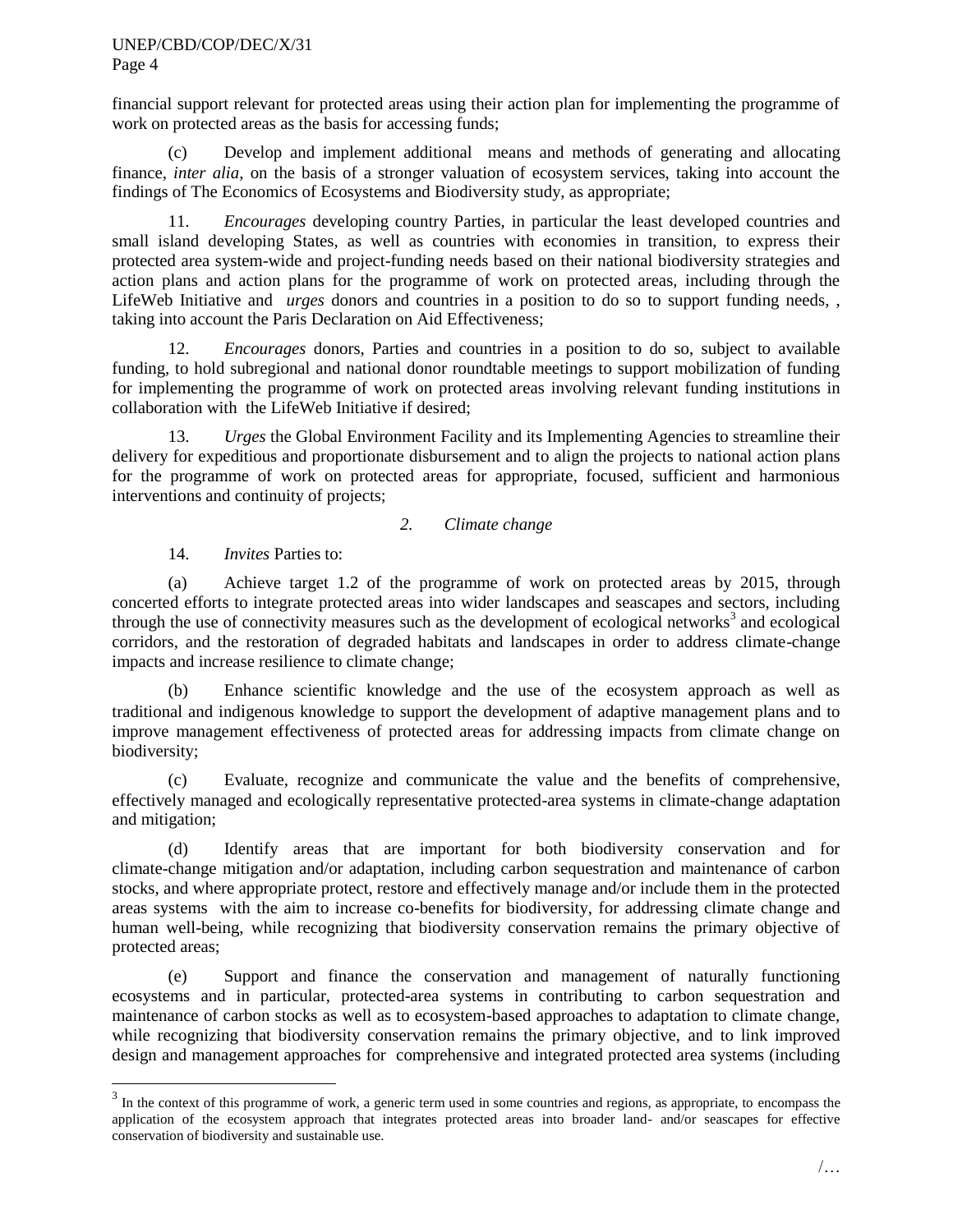buffer zones, corridors and restored landscapes) into national strategies and action plans for addressing climate change, including through existing national adaptation strategies and plans;

Further develop tools applicable for use by relevant national authorities and stakeholders for the planning of protected-area networks and climate-change mitigation and adaptation measures, that combine among other issues, biodiversity, natural carbon storage and other ecosystem services and as appropriate, vulnerability assessments for terrestrial as well as marine and costal protected areas;

15. *Invites* Parties to explore how funding opportunities under climate-change adaptation and mitigation strategies could contribute to the implementation of the programme of work on protected areas, while enhancing co-benefits for biodiversity and climate-change adaptation and mitigation;

16. *Reminds* the Conference of the Parties to the United Nations Framework Convention on Climate Change (UNFCCC) to pay attention to the impact on and the role of protected areas in adaptation and mitigation strategies with the appropriate social and biodiversity safeguards and support projects related to adaptation and mitigation in protected areas ensuring that national mitigation and adaptation actions that involve expansion of protected area networks can receive financial and technical assistance through climate-related financial mechanisms;

17. *Invites* the Conference of the Parties to the United Nations Framework Convention on Climate Change to consider ecosystem-based approaches to adaptation and in particular on the role of protected areas as an effective mechanism/tool to build the resilience of vulnerable communities and ecosystems;

18. *Requests* the Executive Secretary to ensure inclusion of the role of protected areas when conveying a proposal to develop joint activities between the three Rio conventions to the secretariats of the United Nations Framework Convention on Climate Change and the United Nations Convention to Combat Desertification, as contained in decision X/33, on biodiversity and climate change;

# *3. Management effectiveness*

19*. Invites* Parties, taking into account the target for goal 1.4 of the programme of work, which calls for all protected areas to have effective management in existence by 2012 using participatory and science-based site-planning processes with full and effective participation of stakeholders, and *noting* that to assess the effectiveness of the management, specific indicators may also be needed to:

(a) Continue to expand and institutionalize management effectiveness assessments to work towards assessing 60 per cent of the total area of protected areas by 2015 using various national and regional tools and report the results into the global database on management effectiveness maintained by the World Conservation Monitoring Centre of the United Nations Environment Programme (UNEP-WCMC) ;

(b) Include information on governance and social impacts and benefits of protected areas into the management effectiveness evaluation process;

(c) Consider climate-change adaptation and mitigation in management-effectiveness assessments;

(d) Ensure that the results of assessments are implemented and integrated into other assessments of the programme of work on protected areas (e.g., sustainable finance, capacity);

# *4*. *Invasive alien species management*

20. *Noting* the role of invasive alien species as a key driver of biodiversity loss *invites* Parties to consider the role of invasive alien species management as a cost effective tool for the restoration and maintenance of protected areas and the ecosystem services they provide, and thus to include management of invasive alien species in the action plans for implementation of the programme of work on protected areas, taking into account decision X/38, on invasive alien species;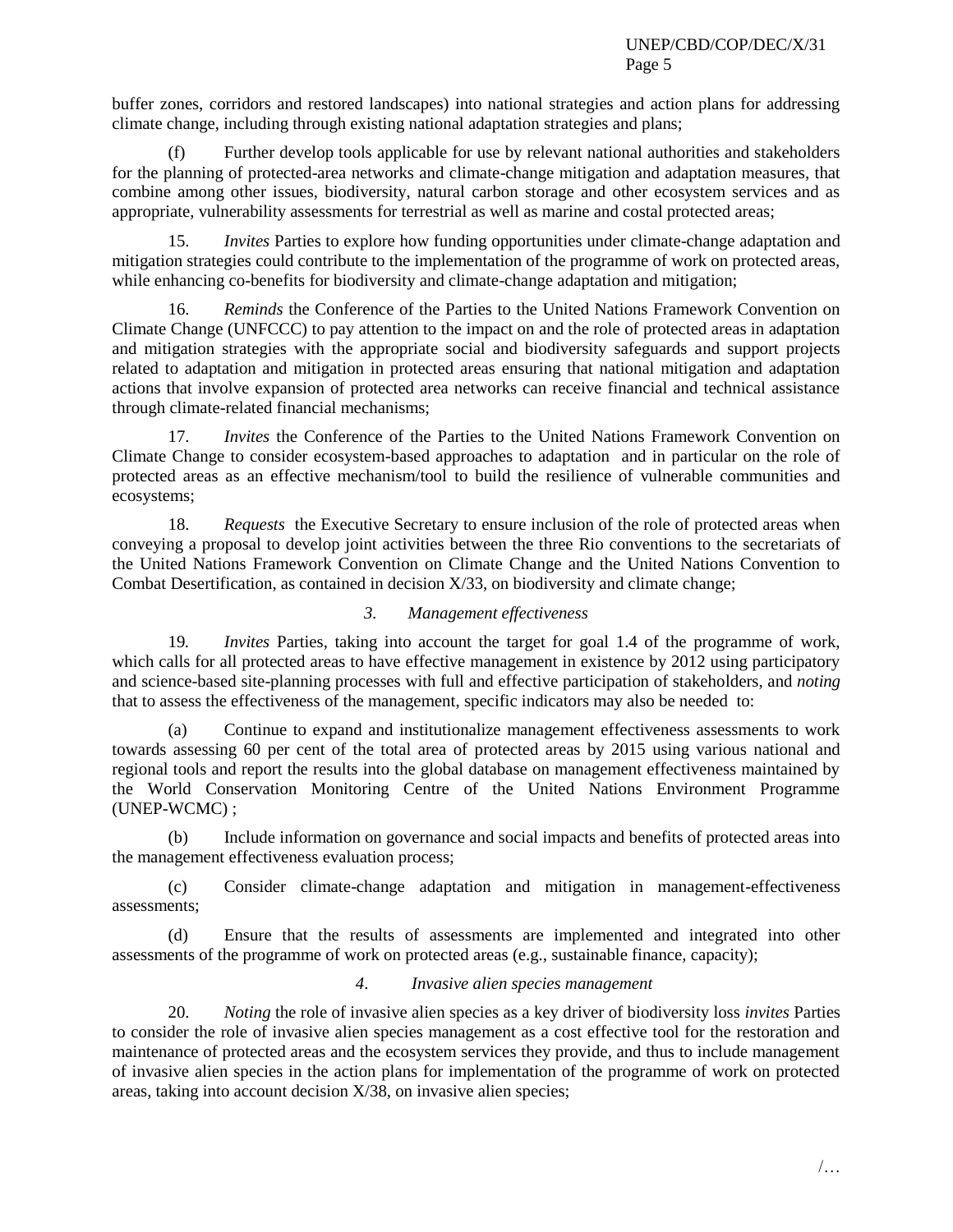## *5. Marine protected areas (MPAs)*

21. *Encourages* Parties, other Governments and competent international organizations to cooperate, as appropriate, collectively or on a regional or subregional basis, to identify and adopt, according to their competence, appropriate measures for conservation and sustainable use in relation to ecologically or biologically significant areas, and in accordance with international law, including the United Nations Convention on the Law of the Sea, including by establishing representative networks of marine protected areas in accordance with international law and based on best scientific information available, and to inform the relevant processes within the United Nations General Assembly;

22. *Noting* the slow progress in establishing marine protected areas in areas beyond national jurisdiction, and the absence of a global process for designation of such areas, *emphasizes* the need to enhance efforts towards achieving the 2012 target of establishment of representative network of marine protected areas, in accordance with international law, including the United Nations Convention on the Law of the Sea, and, *recalling* the role of General Assembly in this respect, *invites* the Assembly to request the Secretary-General to convene during 2011 a meeting of the Ad Hoc Open-ended Informal Working Group to expedite its work on approaches to promote international cooperation and coordination for the conservation and sustainable use of marine biological diversity beyond areas of national jurisdiction, and consideration of issues of marine protected areas, and *urges* Parties to take action as necessary to advance the work in that group;

23. *Encourages* Parties to establish and/or strengthen a range of measures for long-term appropriate management of marine protected areas under national jurisdiction or in areas subject to international regimes competent for the adoption of such measures and to incorporate good governance principles;

24. *Also encourages* Parties to establish marine protected areas for conservation and management of biodiversity as the main objective and, when in accordance with the management objectives for protected areas, as fisheries management tools;

## *6. Inland-water protected areas*

25. *Further encourages* Parties to increase the coverage, quality, representativeness and connectivity, where appropriate, of inland water ecosystems and their key hydrological features in their protected-area systems through the designation or extension of inland-water protected areas and to maintain or enhance their resilience and sustain ecosystem services including through the use of existing designation mechanisms available and being applied under biodiversity related conventions, such as the World Heritage Convention and the Ramsar Convention on Wetlands;

## *7. Restoration of ecosystems and habitats of protected areas*

# 26. *Urges* Parties to:

(a) Increase the effectiveness of protected area systems in biodiversity conservation and enhance their resilience to climate change and other stressors, through increased efforts in restoration of ecosystems and habitats and including, as appropriate, connectivity tools such as ecological corridors and/or conservation measures in and between protected areas and adjacent landscapes and seascapes;

(b) Include restoration activities in the action plans of the programme of work on protected areas and national biodiversity strategies;

## *8. Valuing protected area costs and benefits including their ecosystem services*

27. *Requests* the Executive Secretary in collaboration with the IUCN World Commission on Protected Areas and other partners, including indigenous and local communities, in supporting the programme of work to explore and evaluate existing methodologies and guidelines for measuring the values, costs and benefits of protected areas, bearing in mind the characteristics of the different biomes and ecosystems, building on existing work, including on the findings of The Economics of Ecosystems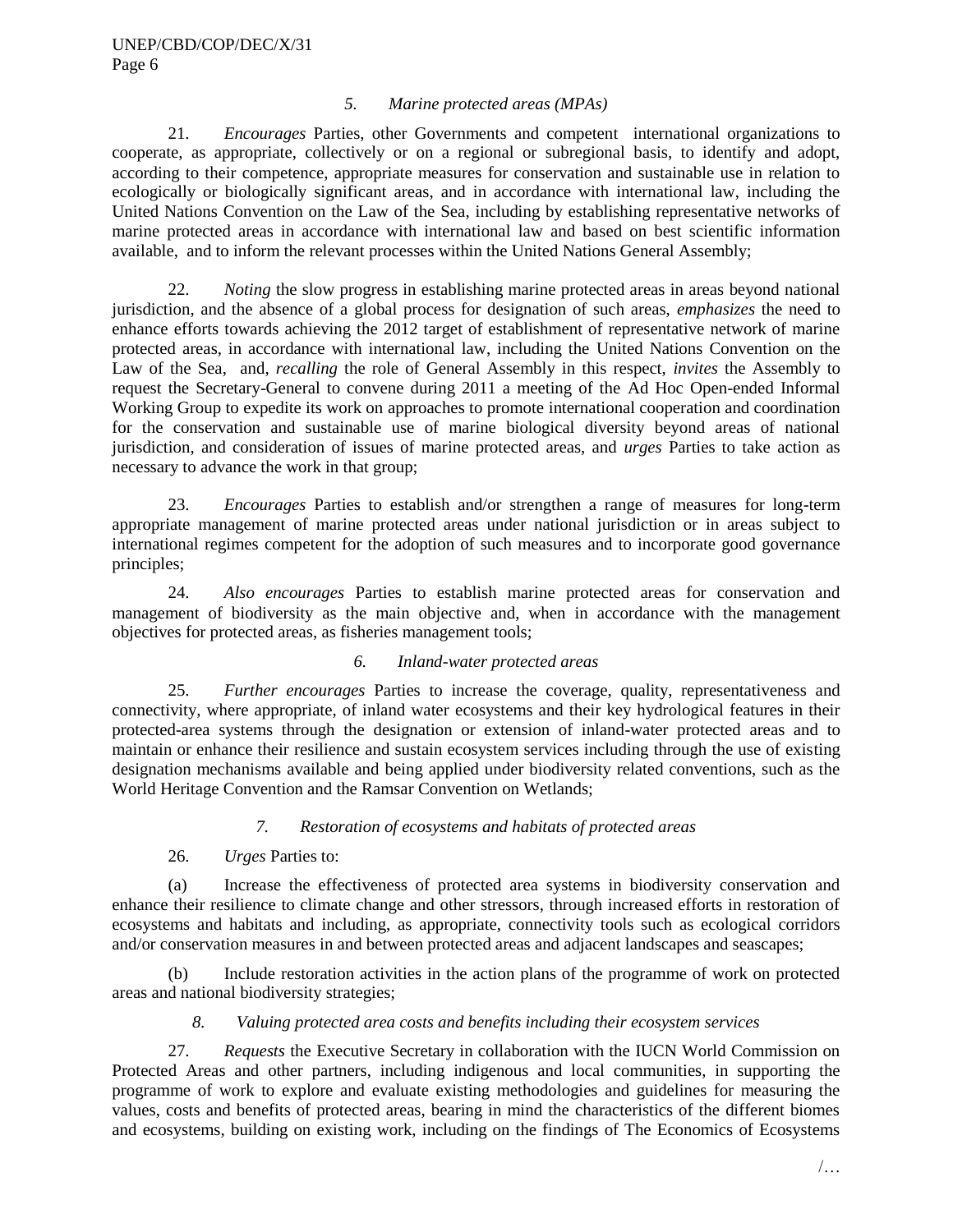and Biodiversity (TEEB) study, and disseminate the results of the evaluation for Parties to apply if need be;

28. *Further requests* the Executive Secretary, subject to availability of financial resources and on the basis of conducted assessments to develop guidelines and indicators to determine the costs and benefits of protected areas;

29. *Invites* Parties to:

(a) Increase understanding of and communicate the role, importance and costs and benefits of protected areas in sustaining local livelihoods, providing ecosystems services, reducing risks from natural disasters, adapting to and mitigating climate change, health, water and other sectors, at all levels;

(b) Advance innovative measures to instil in park visitors and the general public a deeper understanding of the values of biodiversity, and to inspire their support and commitment for its protection;

*9. Programme element 2 on governance, participation, equity and benefit-sharing*

30. *Encourages* Parties to:

(a) Enhance coordination at the national level between the programme of work on protected areas and other related processes under the Convention on Biological Diversity, including, *inter alia*, the programmes of work on forest biological diversity and marine and coastal biological diversity, the work on access and benefit-sharing and Article 8(j) and related provisions of the Convention, and the processes related to the Addis Ababa Principles and Guidelines for the Sustainable Use of Biological Diversity<sup>4</sup> and the Akwé: Kon Voluntary Guidelines for the Conduct of Cultural, Environmental and Social Impact Assessment regarding Developments Proposed to Take Place on, or which are Likely to Impact on, Sacred Sites and on Lands and Waters Traditionally Occupied or Used by Indigenous and Local Communities<sup>5</sup> for exchange of information on implementation of these programmes and recommendations on possible joint actions for enhanced implementation;

(b) Promote integration of the provisions of access and benefit sharing in regard to the third objective of the Convention in the governance of protected areas and support initiatives on the role of protected areas in poverty alleviation as well as for indigenous and local community livelihoods;

31. *Invites* Parties to:

(a) Establish clear mechanisms and processes for equitable cost and benefit-sharing and for full and effective participation of indigenous and local communities, related to protected areas, in accordance with national laws and applicable international obligations;

(b) Recognize the role of indigenous and local community conserved areas and conserved areas of other stakeholders in biodiversity conservation, collaborative management and diversification of governance types;

32. *Recalling* paragraph 6 of decision IX/18 A, *further invites* Parties to:

(a) Improve and, where necessary, diversify and strengthen protected-area governance types, leading to or in accordance with appropriate national legislation including recognizing and taking into account, where appropriate, indigenous, local and other community-based organizations;

(b) Recognize the contribution of, where appropriate, co-managed protected areas, private protected areas and indigenous and local community conserved areas within the national protected area system through acknowledgement in national legislation or other effective means;

l

<sup>4</sup> Decision VII/12, annex.

<sup>&</sup>lt;sup>5</sup> Decision VII/16 F, annex.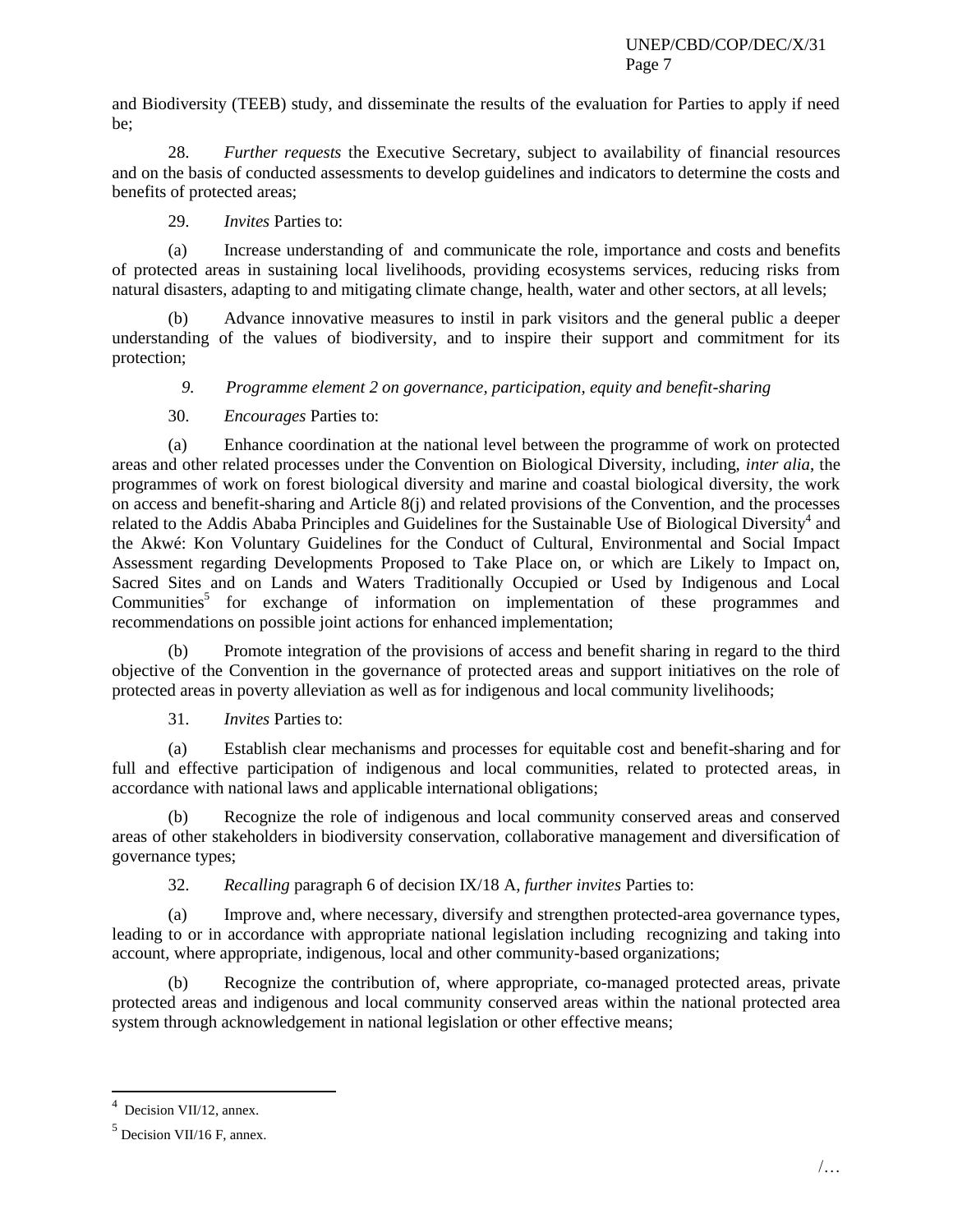(c) Establish effective processes for the full and effective participation of indigenous and local communities, in full respect of their rights and recognition of their responsibilities, in the governance of protected areas, consistent with national law and applicable international obligations;

(d) Further develop and implement measures for the equitable sharing of both costs and benefits arising from the establishment and management of protected areas and make protected areas an important component of local and global sustainable development consistent with national legislations and applicable international obligations;

(e) Include indigenous and local communities in multi-stakeholder advisory committees, in consultations for national reporting on the programme of work on protected areas, and in national reviews of the effectiveness of protected-area system;

(f) Conduct, where appropriate, assessments of governance of protected areas using toolkits prepared by the Secretariat and other organizations, and conduct capacity-building activities for protected area institutions and relevant stakeholders, with support from international organizations, non-governmental organizations and donor organizations, on the implementation of element 2, and especially on governance aspects of protected areas, including issues such as environmental conflicts;

# *10. Reporting*

33. *Invites* Parties to:

(a) Consider as part of national reporting, a simple and effective reporting process that tracks the overall status of the conservation of biodiversity within protected areas, as well as actions and outcomes of the programme of work on protected areas;

(b) Adopt the reporting framework on national implementation of the programme of work on protected areas annexed to the present decision. This format will foster periodic updates using standardized, user-friendly, web-based frameworks;

(c) Consider voluntary in-depth reporting using standardized indexes and taxonomies including the proposed global registry of indigenous and community conserved areas, where applicable;

(d) Establish transparent and effective mechanisms for stakeholder input and review;

(e) Ensure that reporting on the programme of work on protected areas is clearly integrated with reporting on progress towards the Aichi Biodiversity Targets and associated indicators;

34. *Requests* the Executive Secretary to explore and communicate options for enhancing the review of progress and achievements of the implementation of the programme of work on protected areas by considering additional information to what is provided in national reports as well as by considering the response of Parties that utilize the reporting framework;

35. *Encourages* Parties to share and update relevant information on their protected areas system with the World Database on Protected Areas, which includes the United Nations List of Protected Areas;

36. *Requests* the Executive Secretary subject to the availability of financial resources to prepare a comprehensive manual on the use of the reporting framework, and integrate the online reporting tool with the World Database on Protected Areas, in order to facilitate the reporting process and promote the joint use of both tools by the Parties;

## *C. Target and timetable issues*

37. *Requests* the Executive Secretary to align the targets of the programme of work on protected areas with specific indicators and timelines that are based on the Aichi Biodiversity Targets and the Strategic Plan for Biodiversity 2011-2020;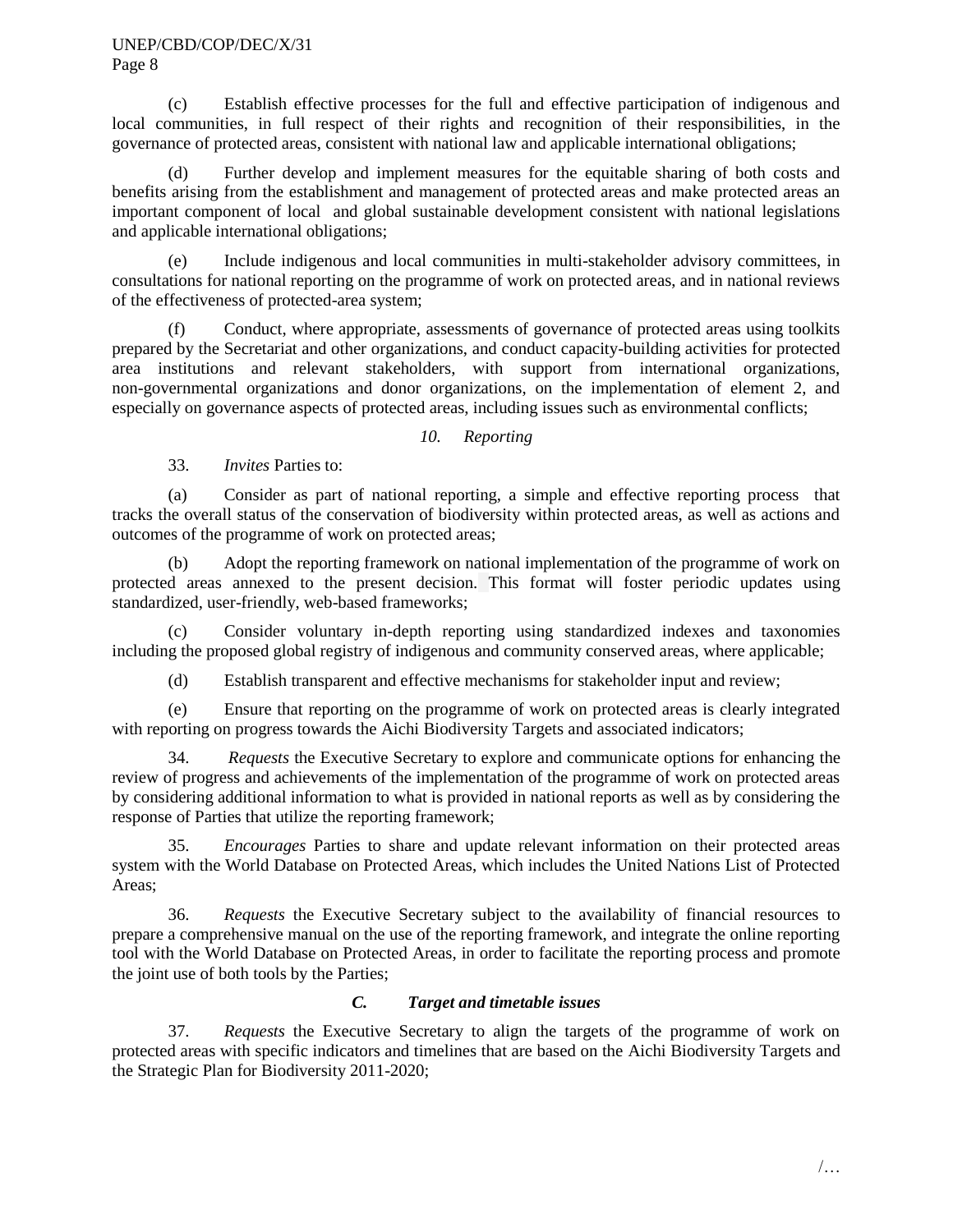38. *Invites* Parties to link these indicators and timelines to their national targets and indicators and use this framework to focus monitoring on the progress in the implementation of the programme of work on protected areas.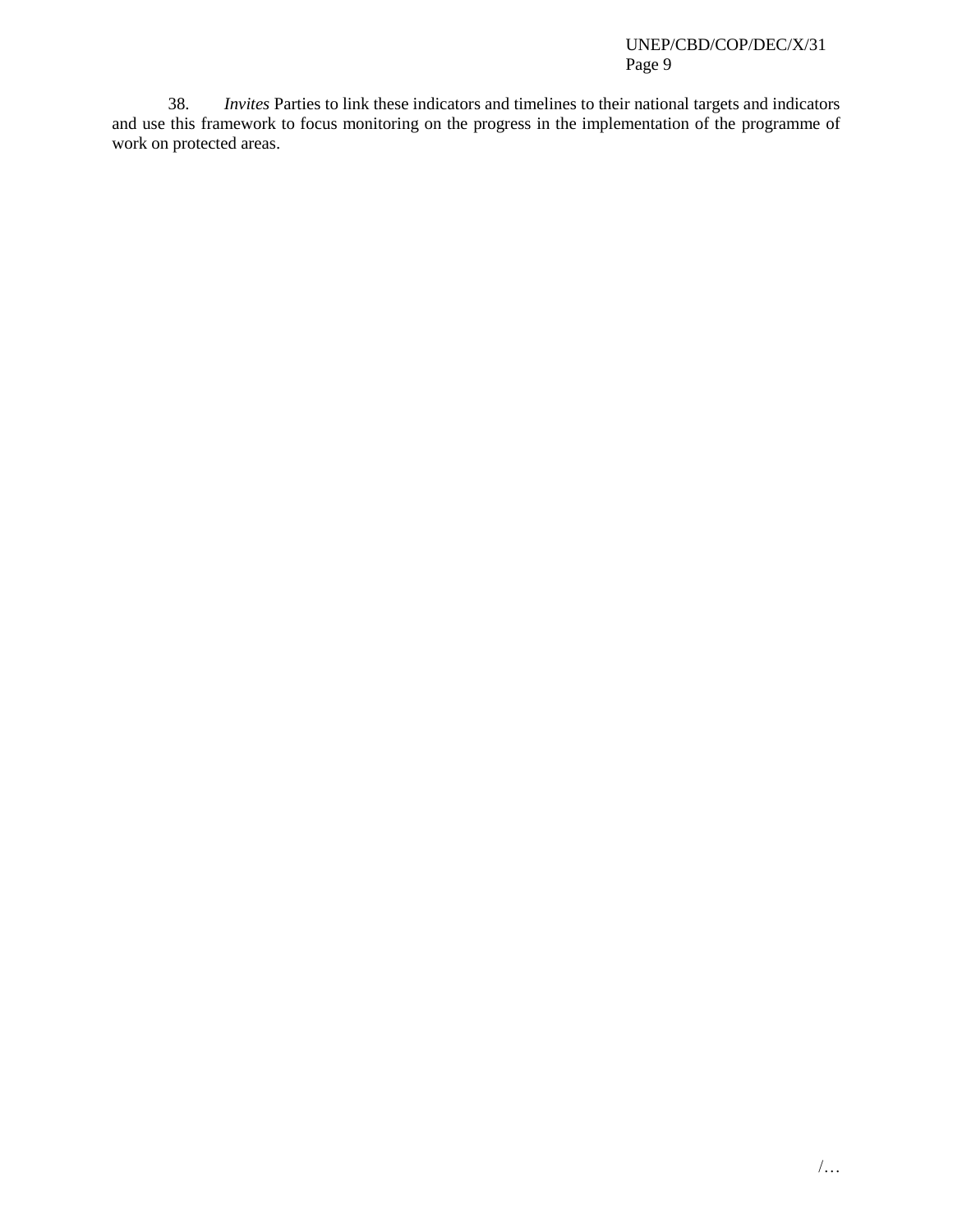*Annex*

# **NATIONAL PROFILE ON THE IMPLEMENTATION OF THE PROGRAMME OF WORK ON PROTECTED AREAS**

The draft reporting framework facilitates capturing the progress in completing assessments on 13 key goals of the programme of work on protected areas and specific actions taken to implement the results of those assessments, in order to indicate the status of implementation. Progress in completing these assessments is measured from 0- 4 (0 – no progress; 1 – planning phase; 2 – initial progress; 3 – substantial progress; 4 – nearly or fully completed). The framework allows Parties to append the results of these assessments, and to optionally describe specific actions taken in three time lines (before 2004; between 2004-2009; and since 2010). If a question is not applicable, the letters N/A should be entered. The PoWPA focal points could upload the information on the CBD website as and when they have undertaken and completed the assessment or following the reporting cycle of national reporting through a user ID and password.

| <b>COUNTRY:</b>                                                                   | (NAME OF COUNTRY)                                                                                     |                     |                           |  |  |
|-----------------------------------------------------------------------------------|-------------------------------------------------------------------------------------------------------|---------------------|---------------------------|--|--|
|                                                                                   | Name of person completing survey:                                                                     |                     | (NAME)                    |  |  |
|                                                                                   | Email address of person completing survey:                                                            |                     | (EMAIL)                   |  |  |
| Date survey completed:                                                            |                                                                                                       |                     | (DATE)                    |  |  |
| Please briefly describe who was involved in gathering information for this survey |                                                                                                       |                     | (NAMES AND ORGANIZATIONS) |  |  |
| 1) Has a multi-stakeholder advisory committee been formed to implement the PoWPA? |                                                                                                       | (YES/NO)            |                           |  |  |
| 2) Is there an action plan for implementing the PoWPA?                            |                                                                                                       | (YES/NO)            |                           |  |  |
| 3) If yes, please provide a URL (or attach a pdf) of the strategic action plan:   |                                                                                                       | (URL OR ATTACHMENT) |                           |  |  |
| 4) If yes, which is the lead agency responsible for implementing the action plan? |                                                                                                       |                     | (AGENCY NAME)             |  |  |
| a URL or attachment if so)                                                        | 5) If not, are the PoWPA actions included in other biodiversity-related action plans? (please provide |                     | (URL OR ATTACHMENT)       |  |  |

#### **1.1 To establish and strengthen national and regional systems of protected areas integrated into a global network as a contribution to globally agreed goals**

| 1) What progress has been made in assessing the representativeness, comprehensiveness and<br>ecological gaps of your protected area network? |                                                                                                                              |                    |  |                                | (STATUS: 0-4)       |
|----------------------------------------------------------------------------------------------------------------------------------------------|------------------------------------------------------------------------------------------------------------------------------|--------------------|--|--------------------------------|---------------------|
|                                                                                                                                              | 2) If available, please indicate the URL (or attach a pdf) of the gap assessment report:                                     |                    |  |                                | (URL OR ATTACHMENT) |
|                                                                                                                                              | 3) Do you have specific targets and indicators for the protected area system?                                                |                    |  |                                | (YES/NO)            |
|                                                                                                                                              | 4) If yes, please provide a URL (or attach a pdf) of the targets and indicators:                                             |                    |  |                                | (URL OR ATTACHMENT) |
|                                                                                                                                              | 5) What actions have been taken to improve the ecological representativeness of the protected area network? Please check all |                    |  |                                |                     |
|                                                                                                                                              | that apply, and provide a brief description:                                                                                 |                    |  |                                |                     |
| V                                                                                                                                            | <b>ACTION</b>                                                                                                                | <b>BEFORE 2004</b> |  | <b>BETWEEN 2004</b><br>$-2009$ | <b>SINCE 2010</b>   |
|                                                                                                                                              | Created new protected area/s                                                                                                 |                    |  |                                |                     |
|                                                                                                                                              | Promoted an array of different types of protected areas (e.g.,<br>different IUCN Categories, CCAs etc)                       |                    |  |                                |                     |
|                                                                                                                                              | Expanded and/or reconfigured existing protected area boundaries                                                              |                    |  |                                |                     |
|                                                                                                                                              | Changed the legal status and/or governance type of protected area/s                                                          |                    |  |                                |                     |
|                                                                                                                                              | Other actions to improve the representativeness and<br>comprehensiveness of the network                                      |                    |  |                                |                     |

#### **1.2 To integrate protected areas into broader land- and seascapes and sectors so as to maintain ecological structure and function**

| 1) What progress has been made in assessing protected area landscape and seascape connectivity<br>and sectoral integration?                                       | $(STATUS: 0-4)$     |
|-------------------------------------------------------------------------------------------------------------------------------------------------------------------|---------------------|
| 2) If available, please indicate the URL (or attach a pdf) of the assessment of protected area<br>connectivity and sectoral integration:                          | (URL OR ATTACHMENT) |
| 3) What actions have been taken to improve protected area connectivity and sectoral integration? Please check all that apply, and<br>provide a brief description: |                     |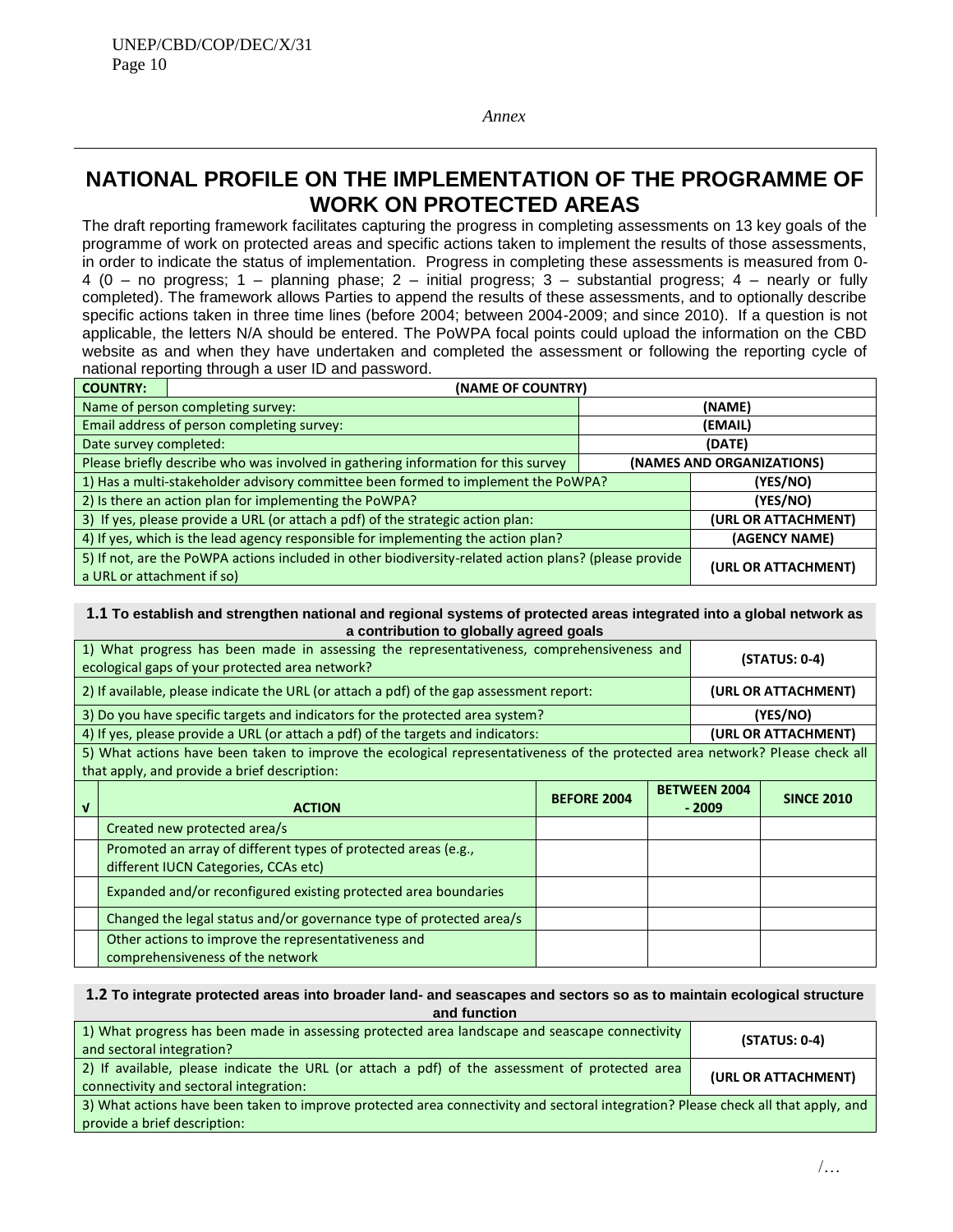### UNEP/CBD/COP/DEC/X/31 Page 11

| $\mathbf{v}$ | <b>ACTION</b>                                                        | <b>BEFORE 2004</b> | <b>BETWEEN 2004</b><br>$-2009$ | <b>SINCE 2010</b> |
|--------------|----------------------------------------------------------------------|--------------------|--------------------------------|-------------------|
|              | Changed the legal status and/or governance in key connectivity areas |                    |                                |                   |
|              | Created new protected areas in key connectivity areas                |                    |                                |                   |
|              | Improved natural resource management to improve connectivity         |                    |                                |                   |
|              | Designated connectivity corridors and/or buffers                     |                    |                                |                   |
|              | Created market incentives to promote connectivity                    |                    |                                |                   |
|              | Changed awareness of key stakeholders in key connectivity areas      |                    |                                |                   |
|              | Improved laws and policies within or around key connectivity areas   |                    |                                |                   |
|              | Restored degraded areas in key connectivity areas                    |                    |                                |                   |
|              | Changed land use planning, zoning and/or buffers in key connectivity |                    |                                |                   |
|              | areas                                                                |                    |                                |                   |
|              | Removed barriers to connectivity and ecological functioning          |                    |                                |                   |
|              | Integrated protected areas into poverty reduction strategies         |                    |                                |                   |
|              | Other actions to improve connectivity and integration                |                    |                                |                   |

#### **1.3 To establish and strengthen regional networks, transboundary protected areas (TBPAs) and collaboration between neighbouring protected areas across national boundaries**

|              | 1) What progress has been made in identifying conservation priorities and opportunities for establishing<br>transboundary protected areas and regional networks?                 |                    | $(STATUS: 0-4)$               |                   |
|--------------|----------------------------------------------------------------------------------------------------------------------------------------------------------------------------------|--------------------|-------------------------------|-------------------|
|              | 2) If available, please indicate the URL (or attach a pdf) of the assessment of opportunities for                                                                                |                    |                               | <b>(URL OR</b>    |
|              | transboundary protected areas and regional networks.                                                                                                                             |                    |                               | ATTACHMENT)       |
|              | 3) What actions have been taken to strengthen the regional protected area network and foster transboundary PAs? Please check<br>all that apply, and provide a brief description: |                    |                               |                   |
| $\mathbf{v}$ | <b>ACTION</b>                                                                                                                                                                    | <b>BEFORE 2004</b> | <b>BETWEEN</b><br>2004 - 2009 | <b>SINCE 2010</b> |
|              | Created transboundary protected area/s                                                                                                                                           |                    |                               |                   |
|              | Contributed to the creation of regional-scale conservation corridors                                                                                                             |                    |                               |                   |
|              | Participated in the establishment of regional networks                                                                                                                           |                    |                               |                   |
|              | Created enabling policies to allow for transboundary protected areas                                                                                                             |                    |                               |                   |
|              | Established a multi-country coordination mechanism                                                                                                                               |                    |                               |                   |
|              | Other actions to foster regional networks and transboundary areas                                                                                                                |                    |                               |                   |

#### **1.4 To substantially improve site-based protected area planning and management**

|                                                                                                                      | 1) What progress has been made in developing protected area management plans?                                                                   |                       |                               | $(STATUS: 0-4)$ |                               |
|----------------------------------------------------------------------------------------------------------------------|-------------------------------------------------------------------------------------------------------------------------------------------------|-----------------------|-------------------------------|-----------------|-------------------------------|
|                                                                                                                      | 1) What percentage of your protected areas has an adequate management plan?                                                                     |                       |                               |                 | (%)                           |
|                                                                                                                      | 2) What percentage of the total surface area of protected areas does the management plan(s) cover?                                              |                       |                               |                 | (%)                           |
| 3) Please provide a URL (or pdf attachment) of a recent example of a participatory, science-based<br>management plan |                                                                                                                                                 |                       |                               |                 | <b>(URL OR</b><br>ATTACHMENT) |
|                                                                                                                      | 4) What actions have been taken to improve protected area management planning? Please check all that apply, and provide a<br>brief description: |                       |                               |                 |                               |
| ν                                                                                                                    | <b>ACTION</b>                                                                                                                                   | <b>BEFORE</b><br>2004 | <b>BETWEEN</b><br>2004 - 2009 |                 | <b>SINCE 2010</b>             |
|                                                                                                                      | Developed guidelines and tools for developing management plans                                                                                  |                       |                               |                 |                               |
|                                                                                                                      | Provided training and/or technical support in management planning                                                                               |                       |                               |                 |                               |
|                                                                                                                      | Developed management plans for protected areas                                                                                                  |                       |                               |                 |                               |
|                                                                                                                      | Changed legislation or policy to strengthen management planning                                                                                 |                       |                               |                 |                               |
|                                                                                                                      | Improved the scientific basis of existing management plans                                                                                      |                       |                               |                 |                               |
|                                                                                                                      | Conducted protected area resource inventories                                                                                                   |                       |                               |                 |                               |
|                                                                                                                      | Other actions to improve management planning                                                                                                    |                       |                               |                 |                               |

**1.5 To prevent and mitigate the negative impacts of key threats to protected areas**

1) What progress has been made in assessing the status of protected area threats, and opportunities for **(STATUS: 0-4)**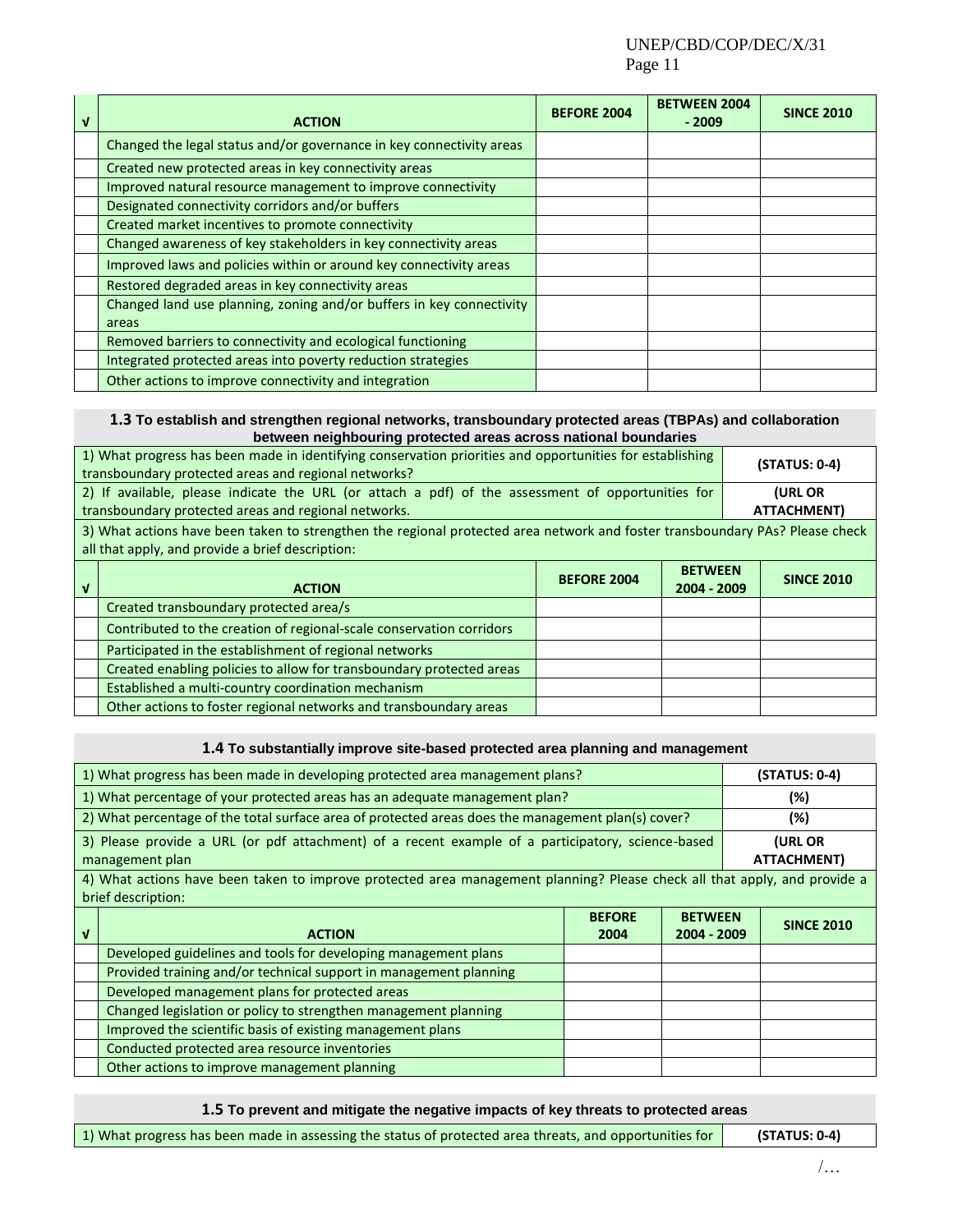|                                                                                                                                                                        | mitigation, prevention and restoration?                                                                                                                                   |                       |                               |  |                        |
|------------------------------------------------------------------------------------------------------------------------------------------------------------------------|---------------------------------------------------------------------------------------------------------------------------------------------------------------------------|-----------------------|-------------------------------|--|------------------------|
| 2) If available, please indicate the URL (or attach a pdf) of the assessment of the status of threats and<br>opportunities for mitigation, prevention and restoration. |                                                                                                                                                                           |                       |                               |  | (URL OR<br>ATTACHMENT) |
|                                                                                                                                                                        | 3) What actions have been taken to mitigate or prevent protected area threats, or restore degraded areas? Please check all that<br>apply, and provide a brief description |                       |                               |  |                        |
| V                                                                                                                                                                      | <b>ACTION</b>                                                                                                                                                             | <b>BEFORE</b><br>2004 | <b>BETWEEN</b><br>2004 - 2009 |  | <b>SINCE 2010</b>      |
|                                                                                                                                                                        | Changed the status and/or governance type of a protected area                                                                                                             |                       |                               |  |                        |
|                                                                                                                                                                        | Improved staffing numbers and/or skills to prevent and mitigate threats                                                                                                   |                       |                               |  |                        |
|                                                                                                                                                                        | Included measures to address threats in a management plan                                                                                                                 |                       |                               |  |                        |
|                                                                                                                                                                        | Improved management practices to prevent or mitigate threats                                                                                                              |                       |                               |  |                        |
|                                                                                                                                                                        | Increased threat mitigation funding                                                                                                                                       |                       |                               |  |                        |
|                                                                                                                                                                        | Developed a plan to address the impacts of climate change                                                                                                                 |                       |                               |  |                        |
|                                                                                                                                                                        | Changed market incentives to reduce or prevent threats                                                                                                                    |                       |                               |  |                        |
|                                                                                                                                                                        | Improved monitoring and detection of threats                                                                                                                              |                       |                               |  |                        |
|                                                                                                                                                                        | Evaluated the efficacy of threat-related actions                                                                                                                          |                       |                               |  |                        |
|                                                                                                                                                                        | Improved public awareness and behaviour regarding threats                                                                                                                 |                       |                               |  |                        |
|                                                                                                                                                                        | Changed laws and policies related to threats                                                                                                                              |                       |                               |  |                        |
|                                                                                                                                                                        | Restored degraded areas                                                                                                                                                   |                       |                               |  |                        |
|                                                                                                                                                                        | Developed and/or implemented strategies to mitigate threats                                                                                                               |                       |                               |  |                        |
|                                                                                                                                                                        | Other actions to mitigate and prevent threats                                                                                                                             |                       |                               |  |                        |

#### **2.1 To promote equity and benefit-sharing**

|                                                                                                                                                             | 1) What progress has been made in assessing the equitable sharing of costs and benefits of<br>establishing protected areas?               |                    |  | $(STATUS: 0-4)$               |                               |
|-------------------------------------------------------------------------------------------------------------------------------------------------------------|-------------------------------------------------------------------------------------------------------------------------------------------|--------------------|--|-------------------------------|-------------------------------|
| 2) If available, please indicate the URL (or attach a pdf) of the assessment of equitable sharing of costs<br>and benefits of establishing protected areas. |                                                                                                                                           |                    |  |                               | (URL OR ATTACHMENT)           |
|                                                                                                                                                             | 3) What actions have been taken to improve equitable benefits sharing? Please check all that apply, and provide a brief<br>description    |                    |  |                               |                               |
| $\mathbf{v}$                                                                                                                                                | <b>ACTION</b>                                                                                                                             | <b>BEFORE 2004</b> |  | <b>BETWEEN</b><br>2004 - 2009 | <b>SINCE 2010</b>             |
|                                                                                                                                                             | Developed compensation mechanisms                                                                                                         |                    |  |                               |                               |
|                                                                                                                                                             | Developed and/or applied policies for access and benefit sharing                                                                          |                    |  |                               |                               |
|                                                                                                                                                             | Developed equitable benefits-sharing mechanisms                                                                                           |                    |  |                               |                               |
|                                                                                                                                                             | Diverted PA benefits towards poverty alleviation                                                                                          |                    |  |                               |                               |
|                                                                                                                                                             | Other actions to strengthen equitable benefit--sharing                                                                                    |                    |  |                               |                               |
|                                                                                                                                                             | 4) What progress has been made in assessing protected area governance?                                                                    |                    |  |                               | $(STATUS: 0-4)$               |
|                                                                                                                                                             | 5) What percentage of protected areas has been assigned an IUCN category?                                                                 |                    |  |                               | (%)                           |
|                                                                                                                                                             | 6) If available, please indicate the URL (or attach a pdf) of the assessment of protected area governance:                                |                    |  |                               | <b>(URL OR</b><br>ATTACHMENT) |
|                                                                                                                                                             | 7) What actions have you taken to improve and diversify governance types? Please check all that apply, and provide a brief<br>description |                    |  |                               |                               |
| $\mathbf{v}$                                                                                                                                                | <b>ACTION</b>                                                                                                                             | <b>BEFORE 2004</b> |  | <b>BETWEEN</b><br>2004 - 2009 | <b>SINCE 2010</b>             |
|                                                                                                                                                             | Created new protected areas with innovative forms of governance, such                                                                     |                    |  |                               |                               |
|                                                                                                                                                             | as community conserved areas                                                                                                              |                    |  |                               |                               |
|                                                                                                                                                             | Changed laws or policies to enable new governance types                                                                                   |                    |  |                               |                               |
|                                                                                                                                                             | Other actions to diversify governance types                                                                                               |                    |  |                               |                               |

# **2.2 To enhance and secure involvement of indigenous and local communities and relevant stakeholders**

| 1) What is the status of participation of indigenous and local communities and other key stakeholders<br>in key protected area decisions? | (STATUS: 0-4) |
|-------------------------------------------------------------------------------------------------------------------------------------------|---------------|
|                                                                                                                                           |               |

2) What actions have been taken to improve indigenous and local community participation? Please check all that apply, and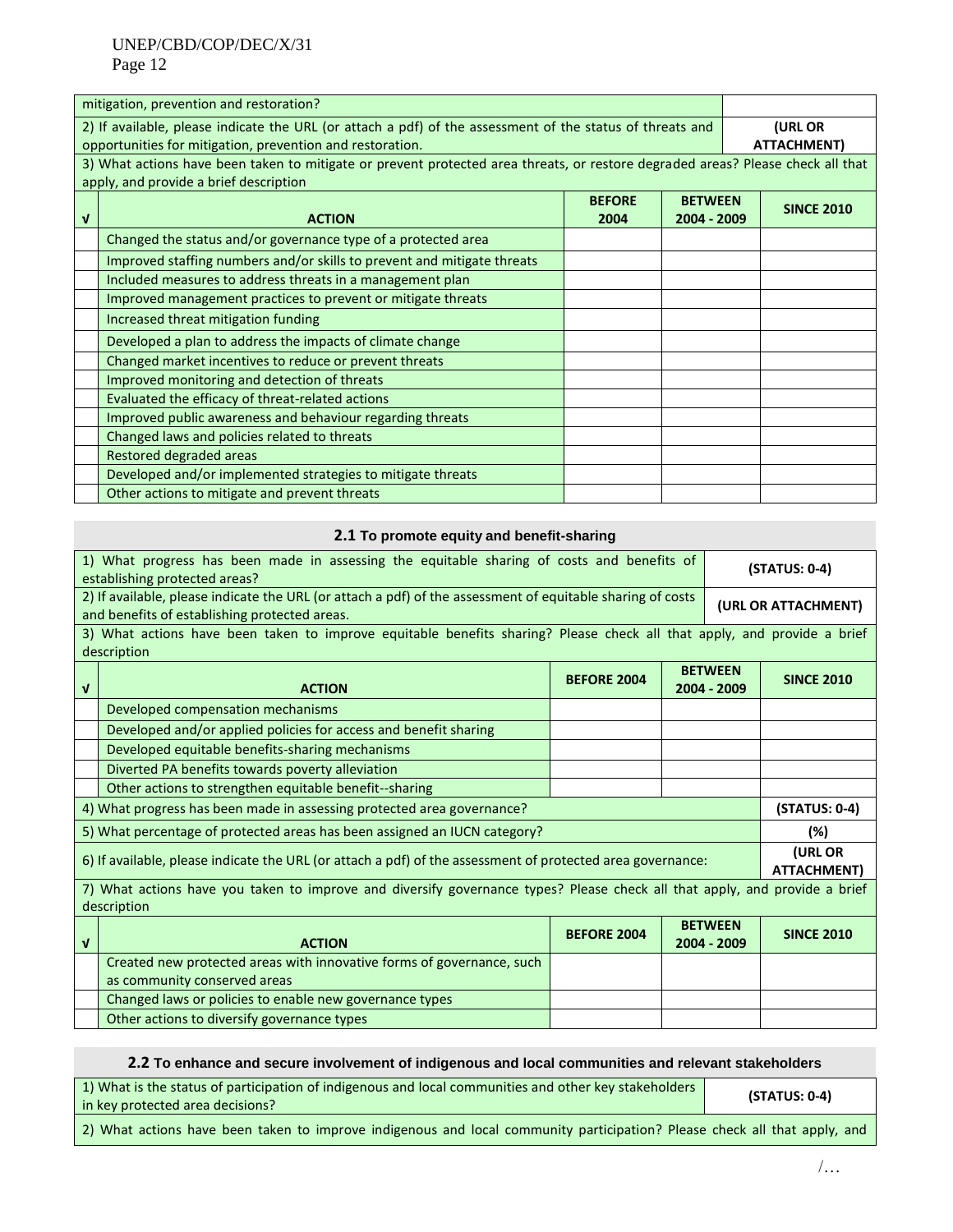provide a brief description: **<sup>√</sup> ACTION BEFORE 2004 BETWEEN 2004 - <sup>2009</sup> SINCE 2010** Assessed opportunities and needs for local community participation in key protected area decisions Improved laws, policies and/or practices to promote participation Developed policies for prior informed consent for resettlement Improved mechanisms for participation of indigenous and local communities Increased participation of indigenous and local communities in key decisions Other actions to promote participation

#### **3.1 To provide an enabling policy, institutional and socio-economic environment for protected areas**

| 1) What progress has been made in assessing the policy environment for creating and managing<br>protected areas? |                                                                                                                                                                                                     |                    |  |                               | (STATUS: 0-4)                 |
|------------------------------------------------------------------------------------------------------------------|-----------------------------------------------------------------------------------------------------------------------------------------------------------------------------------------------------|--------------------|--|-------------------------------|-------------------------------|
| 2) If available, please indicate the URL (or attach a PDF) of the assessment of the policy environment:          |                                                                                                                                                                                                     |                    |  |                               | (URL OR ATTACHMENT)           |
|                                                                                                                  | 3) What actions have been taken to improve the protected area policy environment? Please check all that apply, and provide a<br>brief description                                                   |                    |  |                               |                               |
| $\mathbf{V}$                                                                                                     | <b>ACTION</b>                                                                                                                                                                                       | <b>BEFORE 2004</b> |  | <b>BETWEEN</b><br>2004 - 2009 | <b>SINCE 2010</b>             |
|                                                                                                                  | Harmonized sectoral policies or laws to strengthen management<br>effectiveness                                                                                                                      |                    |  |                               |                               |
|                                                                                                                  | Integrated PA values and ecological services into the national economy                                                                                                                              |                    |  |                               |                               |
|                                                                                                                  | Improved accountability and/or participation in decision-making                                                                                                                                     |                    |  |                               |                               |
|                                                                                                                  | Developed incentive mechanisms for private protected areas                                                                                                                                          |                    |  |                               |                               |
|                                                                                                                  | Developed positive market incentives to support protected areas                                                                                                                                     |                    |  |                               |                               |
|                                                                                                                  | Removed perverse incentives that hinder effective management                                                                                                                                        |                    |  |                               |                               |
|                                                                                                                  | Strengthened laws for establishing or managing protected areas                                                                                                                                      |                    |  |                               |                               |
|                                                                                                                  | Cooperated with neighboring countries on transboundary areas                                                                                                                                        |                    |  |                               |                               |
|                                                                                                                  | Developed equitable dispute resolution mechanisms and procedures                                                                                                                                    |                    |  |                               |                               |
|                                                                                                                  | Other actions to improve the policy environment                                                                                                                                                     |                    |  |                               |                               |
|                                                                                                                  | 4) What progress has been made in assessing the contribution of protected areas to the local and national<br>economies?                                                                             |                    |  |                               | (STATUS: 0-4)                 |
|                                                                                                                  | 5) What progress has been made in assessing the contribution of protected areas to the Millennium<br><b>Development Goals?</b>                                                                      |                    |  |                               | (STATUS: 0-4)                 |
|                                                                                                                  | 6) If available, please indicate the URL (or attach a PDF) with the assessment of the contribution of protected<br>areas to the local and national economy and to the Millennium Development Goals: |                    |  |                               | (URL OR<br><b>ATTACHMENT)</b> |
|                                                                                                                  | 7) What actions have been taken to value the contribution of protected areas? Please check all that apply, and provide a brief<br>description                                                       |                    |  |                               |                               |
| $\mathbf{v}$                                                                                                     | <b>ACTION</b>                                                                                                                                                                                       | <b>BEFORE 2004</b> |  | <b>BETWEEN</b><br>2004 - 2009 | <b>SINCE 2010</b>             |
|                                                                                                                  | Implemented a communication campaign to encourage policy makers to<br>recognize the value of protected areas                                                                                        |                    |  |                               |                               |
|                                                                                                                  | Created finance mechanisms linked to protected area values (e.g.,<br>payment for ecosystem services)                                                                                                |                    |  |                               |                               |

#### **3.2 To build capacity for the planning, establishment and management of protected areas**

| 1) What progress has been made in assessing protected area capacity needs?                                              | $(STATUS: 0-4)$     |
|-------------------------------------------------------------------------------------------------------------------------|---------------------|
| 2) If available, please indicate the URL (or attach a PDF) of the assessment of capacity needs:                         | (URL OR ATTACHMENT) |
| 3) What actions have been taken to strengthen protected area capacity? Please check all that apply, and provide a brief |                     |
| description:                                                                                                            |                     |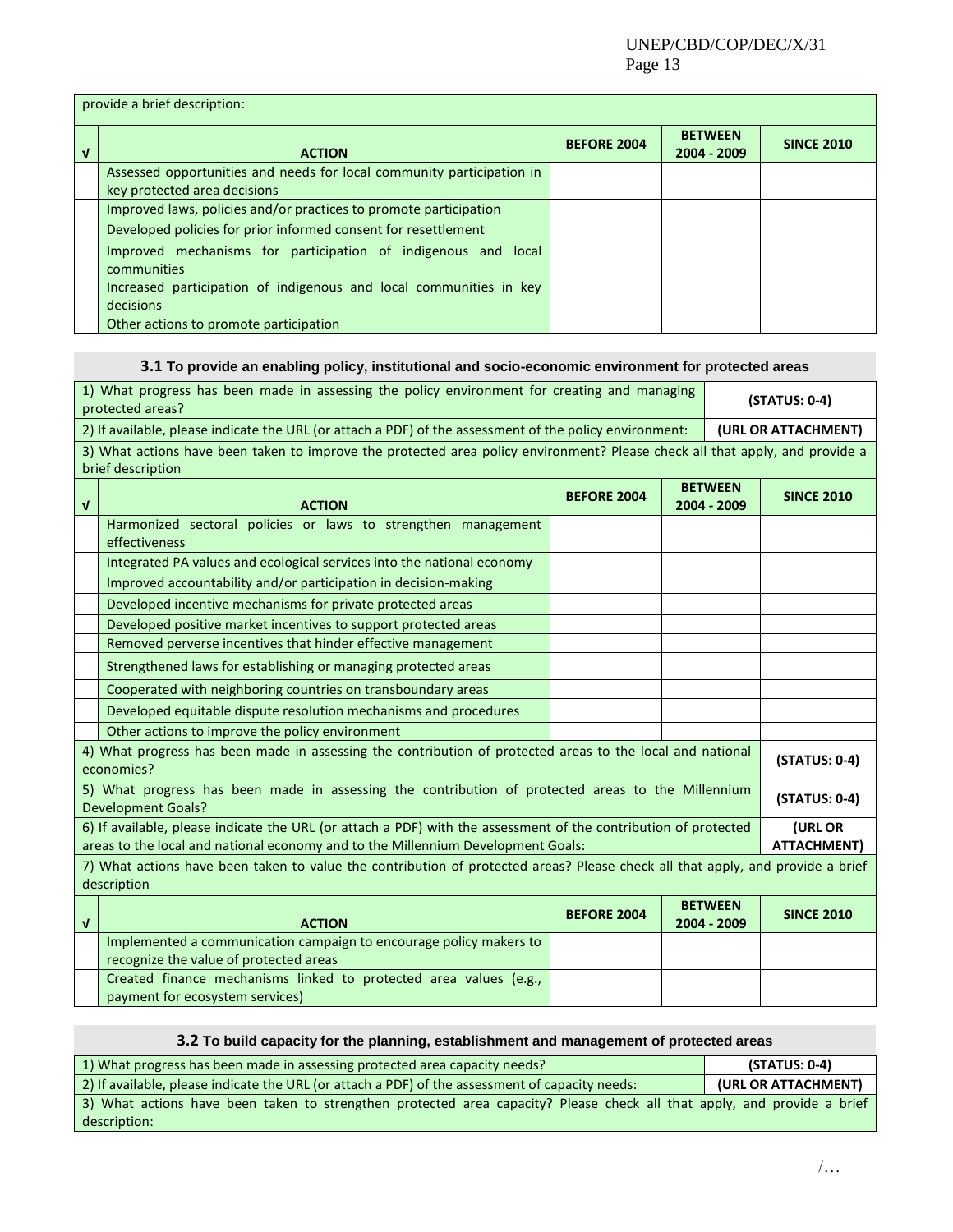| <b>ACTION</b>                                                    | <b>BEFORE 2004</b> | <b>BETWEEN</b><br>2004 - 2009 | <b>SINCE 2010</b> |
|------------------------------------------------------------------|--------------------|-------------------------------|-------------------|
| Created a professional development programme for protected area  |                    |                               |                   |
| staff                                                            |                    |                               |                   |
| Trained protected area staff in key skills                       |                    |                               |                   |
| Increased the number of protected area staff                     |                    |                               |                   |
| Developed a system for valuing and sharing traditional knowledge |                    |                               |                   |
| Other actions to improve capacity                                |                    |                               |                   |

# **3.3 To develop, apply and transfer appropriate technologies for protected areas**

| 1) What progress has been made in assessing the needs for relevant and appropriate technology for<br>protected area management? |                                                                                                                                                                           |  | (STATUS: 0-4) |  |                     |
|---------------------------------------------------------------------------------------------------------------------------------|---------------------------------------------------------------------------------------------------------------------------------------------------------------------------|--|---------------|--|---------------------|
|                                                                                                                                 | 2) If available, please indicate the URL (or attached a PDF) of the assessment of the technology needs:                                                                   |  |               |  | (URL OR ATTACHMENT) |
|                                                                                                                                 | 3) What actions have been taken to improve the access to and use of relevant and appropriate technology? Please check all that<br>apply, and provide a brief description: |  |               |  |                     |
| V                                                                                                                               | <b>BETWEEN</b><br><b>BEFORE 2004</b><br>2004 - 2009<br><b>ACTION</b>                                                                                                      |  |               |  | <b>SINCE 2010</b>   |
|                                                                                                                                 | Developed and/or used appropriate technology for habitat restoration<br>and rehabilitation                                                                                |  |               |  |                     |
|                                                                                                                                 | Developed and/or used appropriate technology for resource mapping,<br>biological inventories and rapid assessments                                                        |  |               |  |                     |
|                                                                                                                                 | Developed and/or used appropriate technology for monitoring                                                                                                               |  |               |  |                     |
|                                                                                                                                 | Developed and/or used appropriate technology for conservation and<br>sustainable use                                                                                      |  |               |  |                     |
|                                                                                                                                 | Encouraged technology transfer and cooperation between protected<br>areas and agencies                                                                                    |  |               |  |                     |
|                                                                                                                                 | Other actions to improve access to and use of appropriate technologies                                                                                                    |  |               |  |                     |

# **3.4 To ensure financial sustainability of protected areas and national and regional systems of protected areas**

| 1) What progress has been made in assessing protected area finance needs?                                                                                      |                                                                                                                                                              |                    |                 | $(STATUS: 0-4)$               |                     |  |
|----------------------------------------------------------------------------------------------------------------------------------------------------------------|--------------------------------------------------------------------------------------------------------------------------------------------------------------|--------------------|-----------------|-------------------------------|---------------------|--|
| 2) If available, please indicate the URL (or attach a PDF) of the assessment of finance needs:                                                                 |                                                                                                                                                              |                    |                 |                               | (URL OR ATTACHMENT) |  |
| 3) What progress has been made in developing and implementing a sustainable finance plan that<br>incorporates a diversified portfolio of financial mechanisms? |                                                                                                                                                              |                    | $(STATUS: 0-4)$ |                               |                     |  |
|                                                                                                                                                                | 4) If available, please indicate the URL (or attach a PDF) of the sustainable finance plan:                                                                  |                    |                 | (URL OR ATTACHMENT)           |                     |  |
|                                                                                                                                                                | 5) What actions have been taken to improve the sustainable finance of your protected areas? Please check all that apply, and<br>provide a brief description: |                    |                 |                               |                     |  |
| V                                                                                                                                                              | <b>ACTION</b>                                                                                                                                                | <b>BEFORE 2004</b> |                 | <b>BETWEEN</b><br>2004 - 2009 | <b>SINCE 2010</b>   |  |
|                                                                                                                                                                | Developed new protected area funding mechanisms                                                                                                              |                    |                 |                               |                     |  |
|                                                                                                                                                                | Developed protected area business plan or plans                                                                                                              |                    |                 |                               |                     |  |
|                                                                                                                                                                | Developed revenue-sharing mechanism                                                                                                                          |                    |                 |                               |                     |  |
|                                                                                                                                                                | Improved resource allocation procedures                                                                                                                      |                    |                 |                               |                     |  |
|                                                                                                                                                                | Provided financial training and support                                                                                                                      |                    |                 |                               |                     |  |
|                                                                                                                                                                | Improved accounting and monitoring                                                                                                                           |                    |                 |                               |                     |  |
|                                                                                                                                                                | Improved financial planning capacity                                                                                                                         |                    |                 |                               |                     |  |
|                                                                                                                                                                | Removed legal barriers to sustainable finance                                                                                                                |                    |                 |                               |                     |  |
|                                                                                                                                                                | Clarified inter-agency fiscal responsibilities                                                                                                               |                    |                 |                               |                     |  |
|                                                                                                                                                                | Other actions to improve sustainable finance                                                                                                                 |                    |                 |                               |                     |  |

| 3.5 To strengthen communication, education and public awareness                                               |                     |
|---------------------------------------------------------------------------------------------------------------|---------------------|
| 1) What progress have you made in conducting a public awareness and communication campaign?                   | $(STATUS: 0-4)$     |
| 2) If available, please indicate the URL (or attach a PDF) of the public awareness and communication<br>plan: | (URL OR ATTACHMENT) |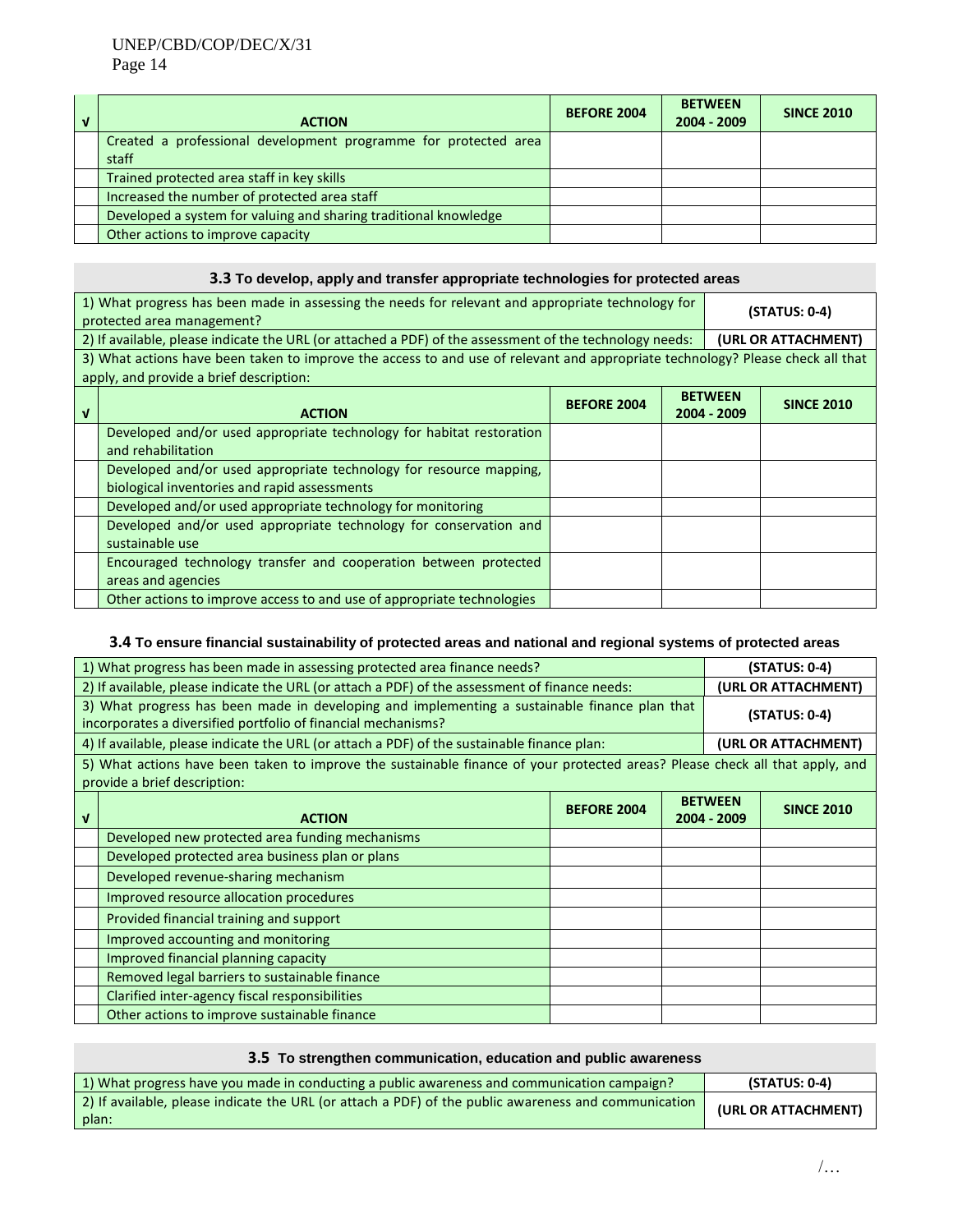3) What actions have you taken to improve public awareness and strengthen education programmes? Please check all that apply, and provide a brief description:

| $\mathbf{v}$ | <b>ACTION</b>                                                      | <b>BEFORE 2004</b> | <b>BETWEEN</b><br>2004 - 2009 | <b>SINCE 2010</b> |
|--------------|--------------------------------------------------------------------|--------------------|-------------------------------|-------------------|
|              | Identify core themes for education, awareness and communication    |                    |                               |                   |
|              | programmes relevant to protected areas                             |                    |                               |                   |
|              | Conducted an awareness campaign on the value of protected areas to |                    |                               |                   |
|              | local and national economies and the Millennium Development Goals  |                    |                               |                   |
|              | Conducted an awareness campaign on the value of protected areas in |                    |                               |                   |
|              | climate change adaptation and mitigation                           |                    |                               |                   |
|              | Established or strengthen communication mechanisms with key target |                    |                               |                   |
|              | groups, including indigenous and local communities                 |                    |                               |                   |
|              | Developed protected area curricula with educational institutions   |                    |                               |                   |
|              | Produced public outreach materials                                 |                    |                               |                   |
|              | Conducted public outreach programmes                               |                    |                               |                   |
|              | Other actions to improve communication, education and awareness    |                    |                               |                   |

## **4.1 To develop and adopt minimum standards and best practices for national and regional protected area systems**

| 1) What progress has been made in developing best practices and minimum standards?                                                |                                                                                                                                   | $(STATUS: 0-4)$     |                |                   |
|-----------------------------------------------------------------------------------------------------------------------------------|-----------------------------------------------------------------------------------------------------------------------------------|---------------------|----------------|-------------------|
| 2) If available, please indicate the URL (or attach a PDF) of examples of protected area best<br>practices and minimum standards. |                                                                                                                                   | (URL OR ATTACHMENT) |                |                   |
| 3) Is there a system in place for monitoring protected area outcomes achieved through the<br>programme of work on protected areas |                                                                                                                                   |                     | (YES/NO)       |                   |
|                                                                                                                                   | 4) What actions have been taken related to best practices and minimum standards? Please check all that apply, and provide a brief |                     |                |                   |
|                                                                                                                                   | description:                                                                                                                      |                     | <b>BETWEEN</b> |                   |
| v                                                                                                                                 | <b>ACTION</b>                                                                                                                     | <b>BEFORE 2004</b>  | 2004 - 2009    | <b>SINCE 2010</b> |
|                                                                                                                                   | Developed standards and best practices for protected area                                                                         |                     |                |                   |
|                                                                                                                                   | establishment and selection                                                                                                       |                     |                |                   |
|                                                                                                                                   | Developed standards and best practices for protected area                                                                         |                     |                |                   |
|                                                                                                                                   | management planning                                                                                                               |                     |                |                   |
|                                                                                                                                   | Developed standards and best practices for protected area                                                                         |                     |                |                   |
|                                                                                                                                   | management                                                                                                                        |                     |                |                   |
|                                                                                                                                   | Developed standards and best practices for protected area                                                                         |                     |                |                   |
|                                                                                                                                   | governance                                                                                                                        |                     |                |                   |
|                                                                                                                                   | Collaborated with other Parties and relevant organizations to                                                                     |                     |                |                   |
|                                                                                                                                   | test, review and promote best practices and minimum                                                                               |                     |                |                   |
|                                                                                                                                   | standards                                                                                                                         |                     |                |                   |
|                                                                                                                                   | Other actions related to best practices and minimum                                                                               |                     |                |                   |
|                                                                                                                                   | standards                                                                                                                         |                     |                |                   |

| 4.2 To evaluate and improve the effectiveness of protected areas management                                                                              |                     |  |  |  |
|----------------------------------------------------------------------------------------------------------------------------------------------------------|---------------------|--|--|--|
| 1) What progress has been made in assessing the management effectiveness of protected<br>areas?                                                          | $(STATUS: 0-4)$     |  |  |  |
| 2) If available, please indicate the URL (or attach a PDF) of the assessment of protected area<br>management effectiveness:                              | (URL OR ATTACHMENT) |  |  |  |
| 3) In what percentage of the total area of protected areas has management effectiveness been<br>assessed?                                                | (%)                 |  |  |  |
| 4) In what percentage of the number of protected areas has management effectiveness been<br>assessed?                                                    | $(\%)$              |  |  |  |
| 5) What actions have been taken to improve management processes within protected areas? Please check all that apply, and<br>provide a brief description: |                     |  |  |  |